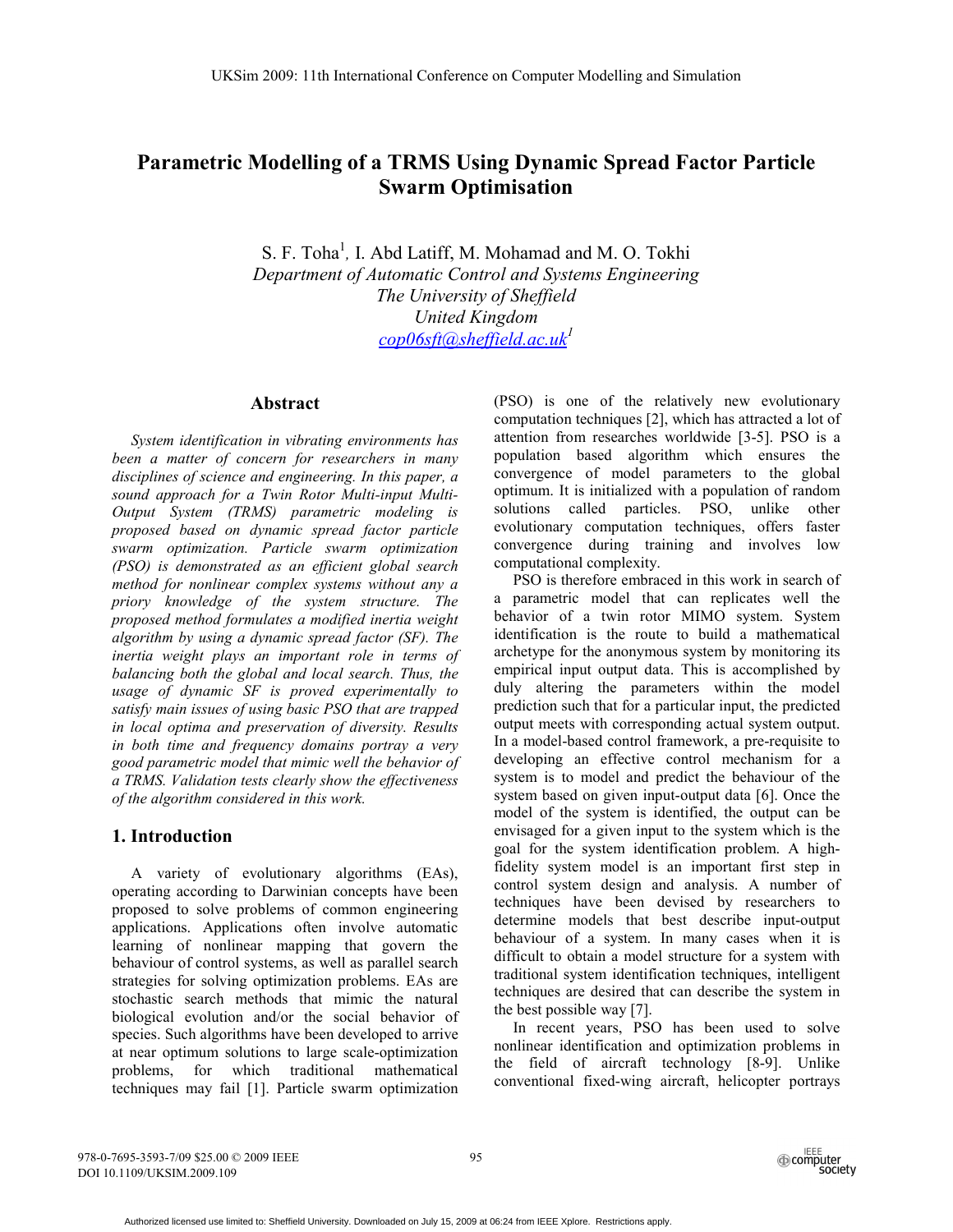distinct advantages on surveillance and inspection tasks as they can take off and land vertically in limited spaces and easily hover in places above a target. However, helicopters are much more complex in terms of system dynamics and control because the inputs are not directly applied torques of forces, but rather aerodynamic torques or forces created by the main and tail rotors albeit all the aforementioned advantages. A scaled and simplified version of practical helicopter namely twin rotor multi-input multi-output system (TRMS) is used in this work. Although the dynamicsof the TRMS are simpler than those of a real helicopter, they retain the most important helicopter features such as couplings and strong nonlinearities. It can be perceived as an unconventional and complex "air vehicle". Therefore, it is crucial to deduce a good parametric model of the TRMS as attempted in this work.

## **2. Twin Rotor MIMO System**

The TRMS is a laboratory set-up developed by Feedback Instruments Limited [10] for control experiments. Its behaviour in certain aspects resembles that of a helicopter. For example, it possesses a strong cross-coupling between the collective (main rotor) and the tail rotor, like a helicopter. The TRMS used in this work is shown in Figure 1. It is driven by two DC motors. Its two propellers are perpendicular to each other and joined by a beam pivoted on its base that can rotate freely in the horizontal and vertical planes. The beam can thus be moved by changing the input voltage in order to control the rotational speed of the propellers. The system is equipped with a pendulum counterweight hanging from the beam, which is used for balancing the angular momentum in steady-state or with load.

The system is balanced in such a way that when the motors are switched off, the main rotor end of the beam is lowered. The controls of the system are the supply voltages of the motors. It is important to note that the geometrical shapes of the propellers are not symmetric. Accordingly, the system behaviour in one direction is different from that in the other direction. Rotation of a propeller produces an angular momentum which, according to the law of conservation of angular momentum, is compensated by the remaining body of the TRMS beam. This results in interaction between the moment of inertia of the motors with propellers. This interaction directly influences the velocities of the beam in both planes. The measured signals are: position of the beam, which constitute two position angles, and the angular velocities of the rotors. Angular velocities of the beam are software reconstructed by

differentiating and filtering the measured position angles of the beam*.*



**Figure 1**: Twin rotor MIMO system

## **3. PSO Algorithm**

Particle swarm optimisation [2] is a populationbased evolutionary optimization method, inspired by the collective behaviours of birds and flocks. Through cooperation and competition among the population, population-based optimization approaches often can find very good solutions effectively and efficiently. The PSO algorithm is similar to evolutionary computation in producing a random population initially and generating the next population based on current cost, but it does not need reproduction or mutation to produce the next generation. Thus, PSO is faster in finding solutions compared to other evolutionary computation technique.

## **3.1. Basic PSO algorithm**

In the PSO algorithm, each individual is named as a particle which in fact represents a potential solution to a problem. Each particle is moving, and hence has a velocity. Also, each particle remembers the position it was in and where it had its best result so far. Moreover, the particles in the swarm co-operate and exchange information about what they have discovered within the search region they have visited. A fitness function is the metric to determining the solution's optimality. The fitness of the particles is evaluated in each iteration. The position of the particle with the best fitness, called the global best, is preserved in memory. Each particle also preserves in memory the best position and its best fitness, called the particle best. These best fitness positions influence how the solutions change or particles move in the search space.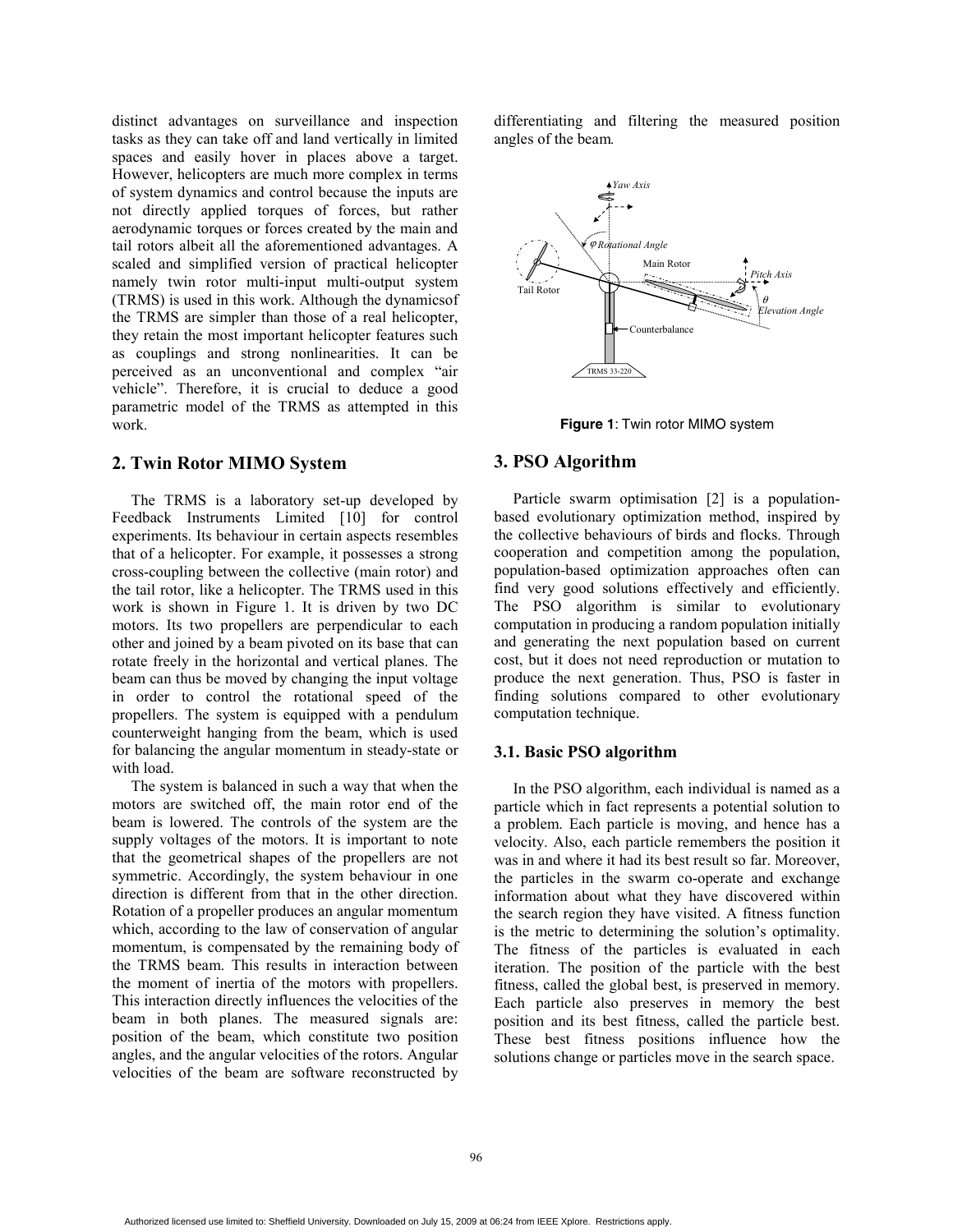When a dimension *d* of the particle's position is updated to a new value in the iteration, the velocity, *v* of the particle decides the new position, *x* at each dimension, *d*. The dimension's position update equation is given by:

$$
x_{id_{new}} = x_{id} + v_{id_{new}} \tag{1}
$$

When the velocity is updated in the iteration, the velocity, v of the dimension, d of the particles decides where the particle position will move next. It is influenced by the particle best 'pbest' and the global best 'gbest'. The  $c_1$  and  $c_2$  are constant known as acceleration coefficients, d rand<sub>1</sub> and rand<sub>2</sub> are two separated generated uniformly distributed random numbers in the range of [0,1].

$$
v_{id\ new} = v_{id} + c_1 rand_1(p_{id} - x_{id})
$$
  
+
$$
+ c_2 rand_2(p_{gd} - x_{id})
$$
 (2)

Equation (2) is used to calculate the particle's new velocity according to its previous velocity and the distances of its current position from its own best experience (position) and the group's best experience. Then the particle flies toward a new position according to equation (1) [11]. The swarm learns the characteristics of the fitness landscape and captures the essence in the particle and global best. This is accomplished through maintaining a local best solution for each particle and the global best solution is maintained after the particles share their own local best before convergence to a solution.

#### **3.2. Dynamic spreading factor algorithm**

An inertia weight, w was first brought into PSO equation in 1998 [11-13]. This plays a vital role in balancing both global and local searches. It can be a positive constant or even a positive linear or nonlinear function of time in the velocity equation as:

$$
v_{id} = (w^* v_{id}) + c_1 rand_1(p_{id} - x_{id})
$$
  
+
$$
+ c_2 rand_2(p_{gd} - x_{id})
$$
 (3)

The first part of the equation represents the previous velocity, which provides the necessary momentum for particles to roam across the search space. The second part, known as *cognitive* component, represents the personal thinking of each particle. The cognitive component encourages the particles to move towards their own best position so far. The third part is known as *social* component, which represents the collaborative effect of the particles, in finding the

global optimal solution. The social component always pulls the particles towards the global best particle found so far [16].

A new proposed methods will be discussed later to compare with PSO with time-varying inertia weight factor, *w* [11, 12] combined with time-varying acceleration coefficients  $c_1$  and  $c_2$  [14]. The proposed method was implemented in search for parametric model of the TRMS as well as in order to control the global search and the global best solution.

Dynamic spread factor PSO (SFPSO) is proposed in this paper, which introduced a dynamic spread factor in the PSO algorithm [15]. The proposed algorithm is found highly effective in improving major issues in basic PSO that are premature convergence and preservation of diversity. As originally developed, *w* is decreased linearly from 0.9 to 0.4 during a run. Suitable selection of the inertia weight provides a balance between global and local exploration and exploitation and results in less iteration on average to find a sufficiently optimal solution [13]. It is first established that varying the parameters produces superior results compared to the fixed one. Then, the spreading factor is employed to continuously modify the value of inertia weight. In order for particles to keep exploring the search space, it is imperative that they must know their whereabouts and relative distance from each other. The spreading factor measures the distribution of particles in the search space as well as the precision and accuracy of the particles with respect to global optimum.

Precision refers to the maximum distance between particles in the best and worst positions with respect to function fitness. It also describes the spread or distribution of particles in the search space. Accuracy on the other hand refers to the distance of average particle position from the global best particle. This value also refers to the deviation of particles from the global best position. These two important data describe the instantaneous spreading of the particles and are used to calculate the spreading factor (SF) as shown below:

$$
SF = 0.5(spread + deviation)
$$
\n<sup>(4)</sup>

The value of SF varies from the maximum range of the search space down to the desired convergence precision. This factor then modifies the inertia weight according to the equation (5)

$$
w = \exp(-iter / (SF \times \max\_iteration))
$$
\n(5)

The effect of the spreading factor on the inertia weight can be deduced from Equation (5). As long as the spreading factor remains high, the inertia weight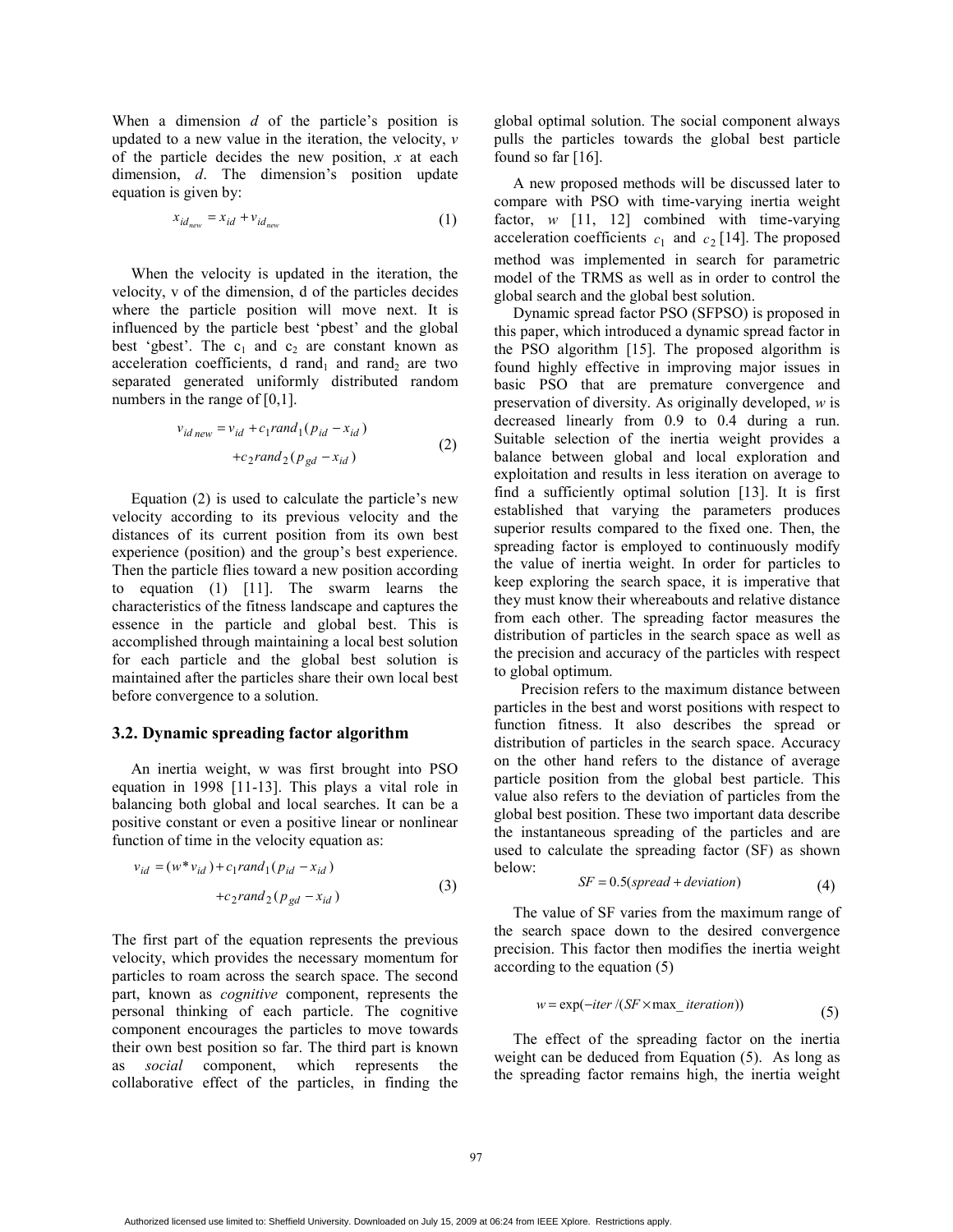will be able to maintain its value within the range of 0.95 to 1. The idea is for the particles to keep searching and exploring within the boundary of the search space until convergence to the global optimum is almost in sight. It is likely when all the particles move within the vicinity of global optimum, both the dynamic SF and hence the inertia weight will drop in value drastically. This will not only force all the particles to converge, but also allow the algorithm to achieve extremely high precision.

The dynamic SF alone however, is not sufficient to guarantee convergence. When global optimum has been found towards approaching the end of iterations, it is essential to other particles to forget their own personal best. This is crucial in situations where local optima exist. For this case, particles will be pulled towards both global and local optima simultaneously which is undesirable. Thus the parameter  $c_1$  is reduced to zero from its initial value of 2 as:

$$
c_1 = 2 \times (1 - iter / max\_iteration)
$$
 (6)

where at the same time the value of  $c_2$  is maintained at 2 to preserve the van den Bergh's condition for convergence [16].

## **4. Parametric Modelling of TRMS**

The TRMS set-up is very sensitive to the atmospheric disturbances; hence it was ensured that the identification experiments are conducted in calm air. The body resonance modes of the TRMS lie in a low frequency range of 0 to 3 Hz, while the main rotor dynamics are at significantly higher frequencies [17]. The excitation signal represents voltage input to the main rotor and the output signal represents the elevation angle (pitch angle) in radians. During experimentation, the yaw plane is physically locked, allowing only vertical plane motion. To investigate variations in the resonance modes, the system was excited with a pseudorandom binary sequence (PRBS) of different bandwidths (2 to 20 Hz). A PRBS of 5Hz bandwidth and 100s duration was finally chosen for this analysis. The PRBS magnitude was selected so that it does not drive the TRMS out of its linear operating range. Good excitation was achieved from 0 to 5 Hz, which includes all the important rigid body and flexible modes of the system.

Auto-regressive moving average (ARMA) structures are chosen for the parametric model and expressed as [18]

$$
\hat{y}(k) = \sum_{i=1}^{N} a_i \times y(k-i) + \sum_{j=0}^{M} b_j \times u(k-j) + \eta(k) \quad (7)
$$

where  $a_i, b_j$  are denominator and numerator polynomial coefficients, N and M are number of coefficients in the denominator and numerator polynomials,  $v, u, \hat{v}$  and  $\eta$  are measured output, input, predicted output and noise, respectively. The order of the transfer function depends on N. Taking the values of N and M as 4 and 3 and neglecting the noise term  $\eta$ . Equation (6) can be simplified as

$$
\hat{y}(k) = a_1 y(k-1) - \dots - a_4 y(k-4) \n+ b_0 u(k-1) + \dots + b_3 u(k-4)
$$
\n(8)

In matrix form, the above equation can be written as

$$
\hat{y}(k) = -[a_1, a_2, a_3, a_4][y(k-1), y(k-2), y(k-3),\ny(k-4)]T + [b_0, b_1, b_2, b_3][u(k-1), u(k-2),\nu(k-3), u(k-4)]T
$$
\n(9)

The first four variables are assigned to  $b_0, \ldots, b_3$ and the next four to  $a_1, \ldots, a_4$  as indicated in equation (7). The difference between the predicted and actual output is recorded as error,  $e(k) = y(k) - \hat{y}(k)$ , which in turn is used to form the objective function of the optimization process. Mean squared error (MSE) is used in this work and given as

$$
f(x) = \frac{1}{s} \sum_{k=1}^{s} (y(k) - \hat{y}(k))^2
$$
 (10)

where  $s=1000$ . The basic flowchart of dynamic SF algorithm can be described as in Figure 2.

#### **5. Results and Discussion**

Results of modelling the TRMS in vertical plane motion with parametric modelling using dynamic SFPSO are presented in this section. Model validation is carried out in time and frequency domains through comparative assessment of the system and model responses and correlation tests.

The dynamic SFPSO was compared with global versions of PSO algorithms [11, 12, and 14] and were tested on modelling the TRMS. It was noted that the dynamic SFPSO gave better performance in terms of achieving an MSE of 0.000018325 than the local PSO. Figure 3 shows that local PSO stuck in the local minima while dynamic SFPSO gave better MSE value according to the objective function assigned.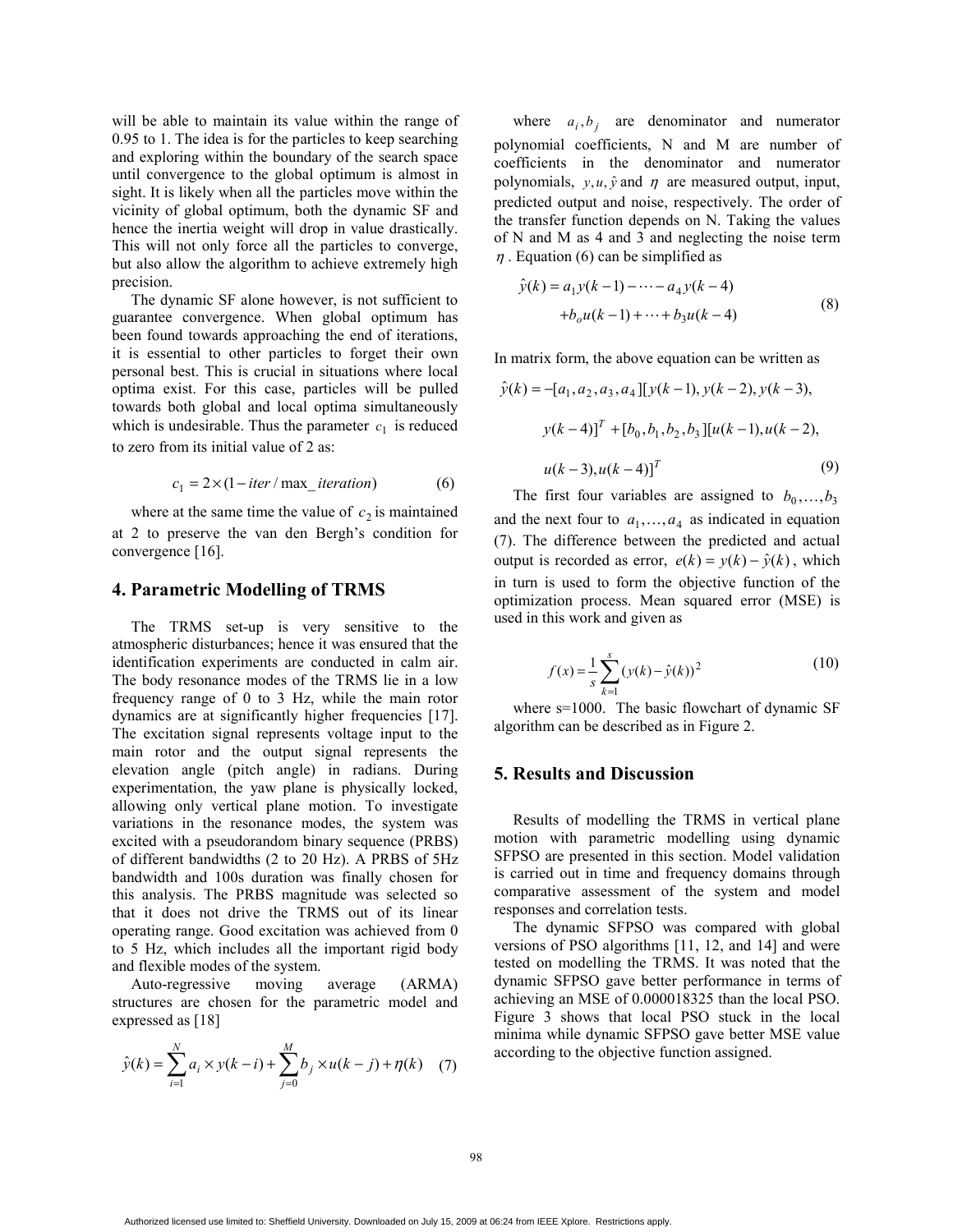





**Figure 3:** Convergence of SFPSO and local PSO

The eight assigned variables were obtained at the end of maximum iteration of the PSO process. Using these values in equation (6), the transfer function was formed. The discrete transfer function for hovering motion of the TRMS at the sampling time of 0.2s which correspond to 5Hz, thus formed is given as

$$
H(z) = \frac{-0.7428z^3 - 0.5711z^2 + 0.3548z + 0.787}{z^4 - 0.00492z^3 - 0.001755z^2 - 0.001462z + 0.0019}
$$
(11)

This discrete transfer function can be converted to equivalent continuous form s-domain using MATLAB function as

$$
H(s) = \frac{-5772s^3 + 5.369 \times 10^5 s^2 + 4.806 \times 10^7 s - 3.315 \times 10^8}{s^4 + 391.1s^3 + 8.193 \times 10^4 s^2 + 8.464 \times 10^6 s + 3.76 \times 10^8}
$$
\n(12)

Figure 4 shows that the predicted output follows the actual output very well in time domain. The pole-zero diagram (Figure 5) shows that all the poles lie inside the unit circle whereas some zeros are outside. This indicates that the model is stable and non-minimum phase. The frequency domain plot (Figure 6) of the predicted and actual outputs indicates that the model has successfully captured the system dynamics surrounding the main resonance mode which is at 0.3497 Hz. The model reached an MSE level of 0.000018325 (Figure 7). Correlation validation of vertical plane motion model is shown in Figure 8. It is noted that all the five correlation functions are within the 95% confidence bands indicating that the model behaviour is unbiased and close to that of the real system.



Authorized licensed use limited to: Sheffield University. Downloaded on July 15, 2009 at 06:24 from IEEE Xplore. Restrictions apply.